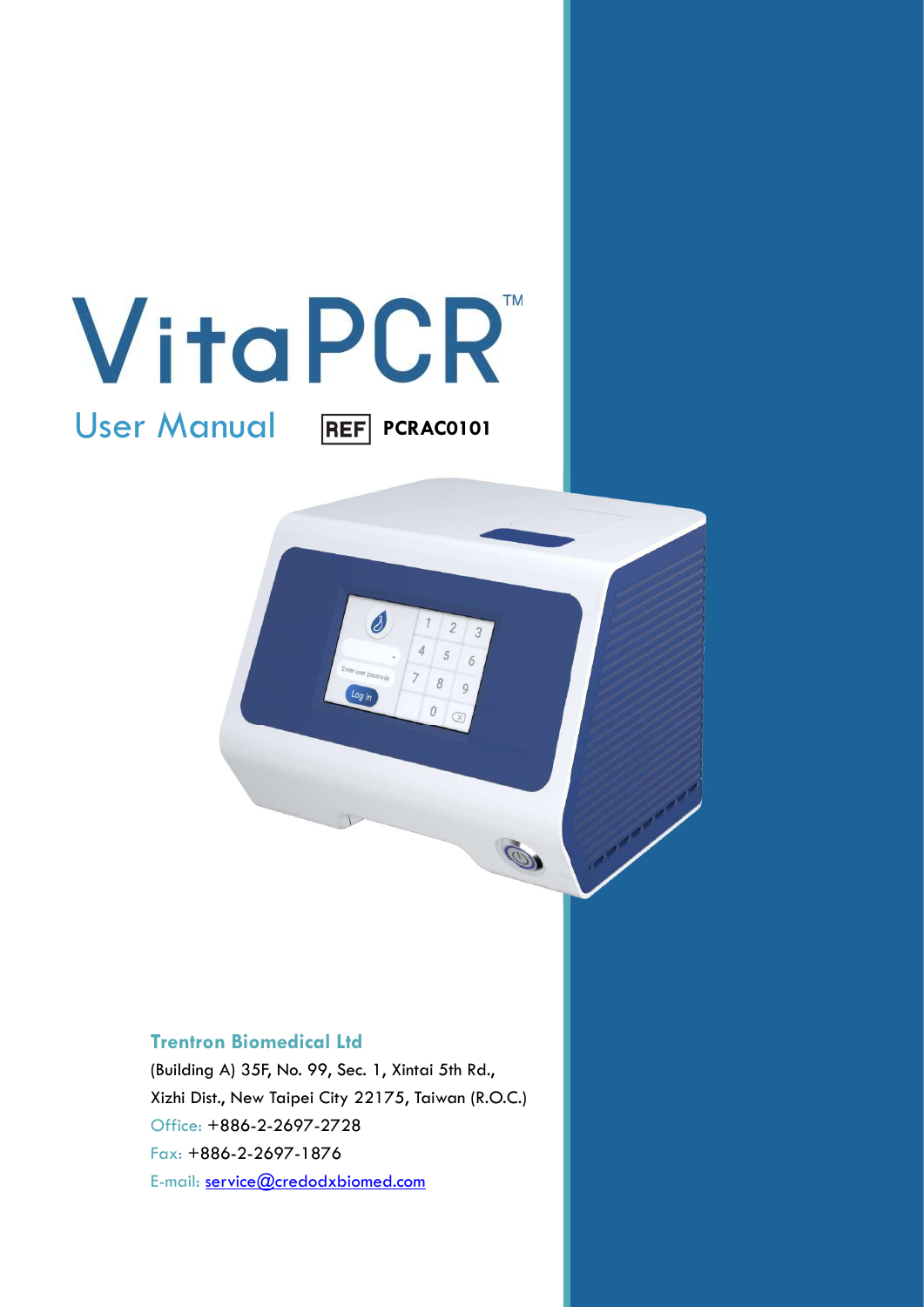Before using the VitaPCR<sup>TM</sup>, please read this user manual carefully. Having a clear understanding of correct using procedure, machine setup and additional functions is required to carry out proper diagnostic steps.

Please contact Trentron Biomedical Ltd. for any further questions.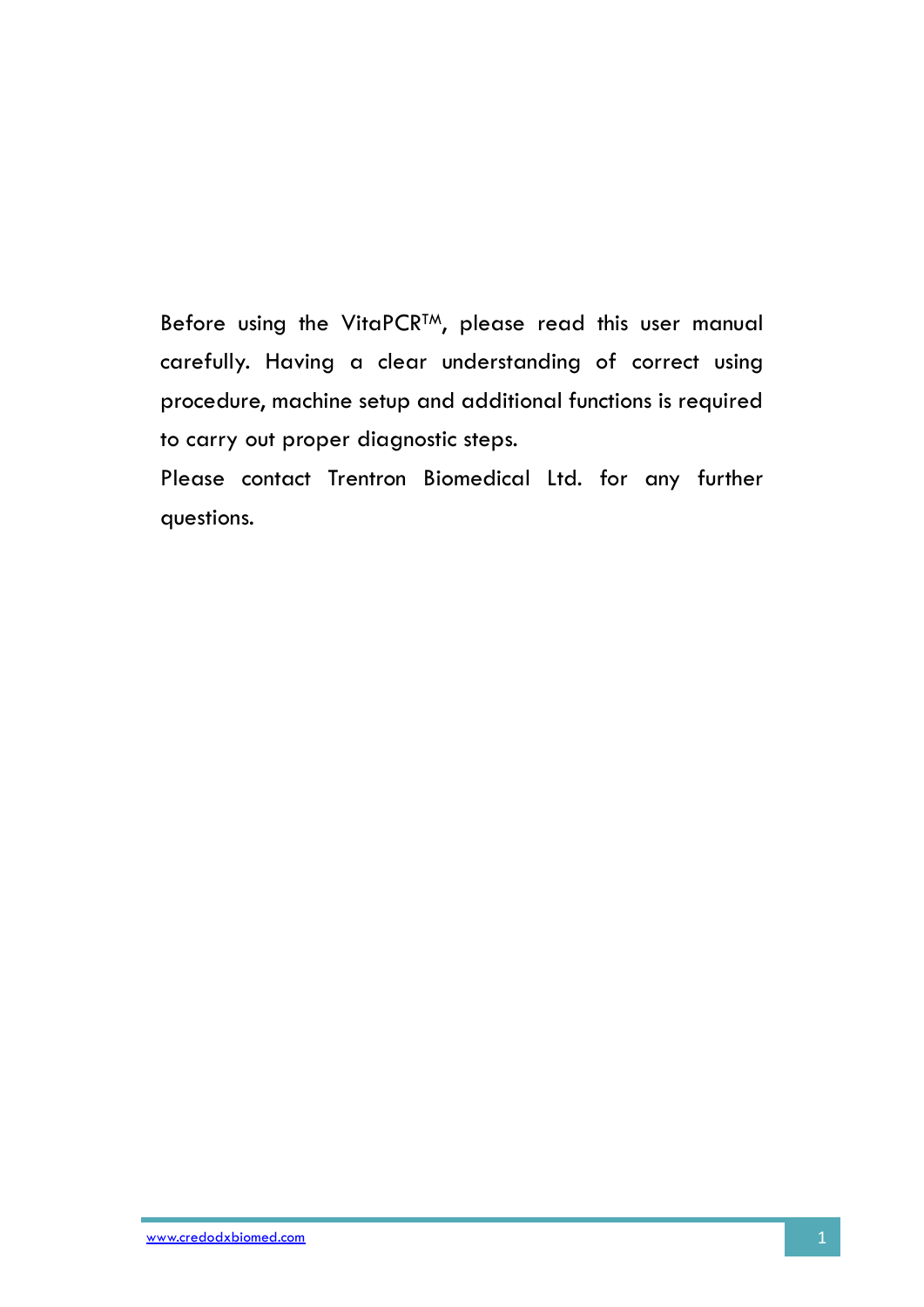# Table of Content

# 1. Warning and Safe Use

# 2. Machine Specifications

- 2.1 Intended Use
- 2.2 Product Description
- 2.3 Device Specifications
- 2.4 Unpacking
- 2.5 Components 2.5.1 Front & Back View 2.5.2 Accessories

# 3. Getting Started

- 3.1 Initial Setup
- 3.2 User Interface
	- 3.2.1 Home Screen
	- 3.2.2 Setting
	- 3.2.3 Test History
- 3.3 Running a Test

# 4. Maintenance and Trouble-shooting

- 4.1 Cleaning
- 4.2 Errors and Warnings
- 4.3 Button Cell Battery

# 5. Additional Information

5.1 Symbol Description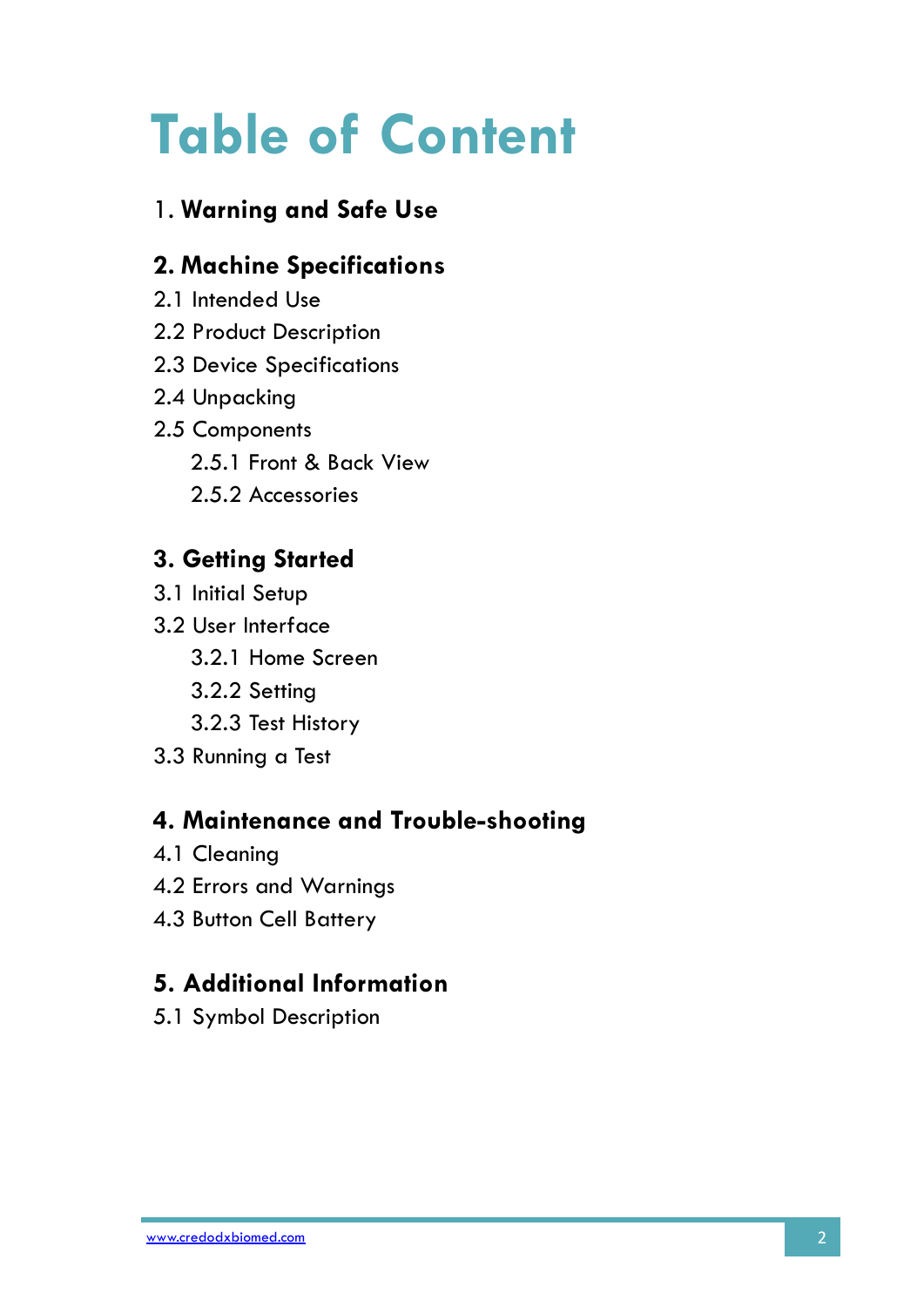# 1. Warning and Safe Use

- 1.1 For the safety concern, please use the power cord designed for VitaPCR<sup>™</sup> and choose a power supply according to your region.
- 1.2 Please DO NOT put fingers or other objects in the test wells to avoid any damage
- 1.3 Please place VitaPCR<sup>TM</sup> on a clean, stable and flat surface. Avoid poor air flow or direct sunlight.
- 1.4 Please DO NOT move VitaPCR<sup>TM</sup> during test.
- 
- 1.5 Please <u>DO NOT</u> drop VitaPCR<sup>TM</sup>.<br>1.6 Please follow the regulations of "Operation Directions Governing Management of Infectious Biological Materials" and wear proper protective clothing
- 1.7 DO NOT use in damp places to avoid leakage and electric shock.
- 1.8 There is no repair tool or related material in the VitaPCR<sup>TM</sup> package. If there is any problem, please contact Trentron Biomedical Ltd. immediately for assistance. Any damages not caused by Trentron Biomedical Ltd. is out of warranty.
- 1.9 The VitaPCR<sup>TM</sup> and the accessories are restricted for uses described in this manual. Efficacy and user safety can only be guaranteed under manual instruction. Please follow the instruction in this manual to proceed all the steps.
- 1.10 Please keep clean and empty in the back of the VitaPCR<sup>TM</sup>, where the power Jack and ports are located.
- 1.11 If there is any damage on the package upon receiving the VitaPCR™, please DO NOT use it and contact Trentron Biomedical Ltd. immediately for assistance.
- 1.12 All the connection ports are restricted to the devices provided with the VitaPCRTM package. Any use or function not covered by this manual is out of warranty.
- 1.13 Due to the high sensitivity of VitaPCR<sup>TM</sup> detection kits, contamination caused by incomplete cleaning may result in falsepositive report. Please read Section 4: Maintenance and Troubleshooting for more details.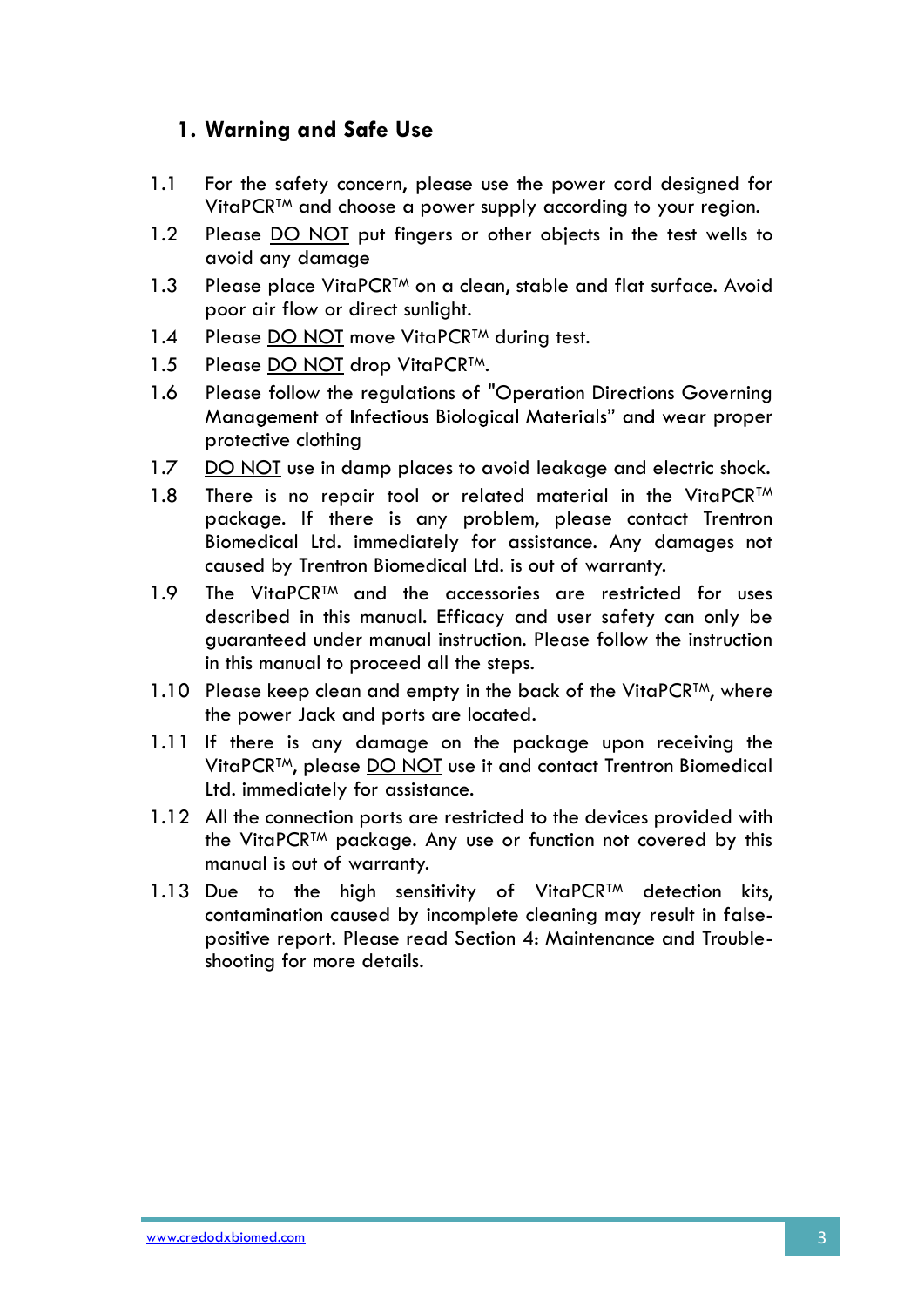# 2. Machine Specifications

### 2.1 Intended Use

The VitaPCRTM Instrument is a rapid molecular in vitro diagnostic test utilizing a real-time reverse transcription polymerase chain reaction (RT-PCR) amplification technology for the processing and analysis of VitaPCR<sup>™</sup> tests.

This document describes the whole procedures of the VitaPCR<sup>TM</sup> Instrument, which utilizes technology for qualitative detection and discrimination of infectious diseases. It is NOT intended to guide or monitor treatment for these diseases.

#### 2.2 Product Description

The VitaPCRTM serial assays performed on the VitaPCRTM Instrument is a rapid molecular in vitro diagnostic test utilizing a polymerase chain reaction (PCR) amplification technology for the qualitative detection of target. The sample is loaded into the supplied Reagent Tube and tested by the VitaPCR<sup>TM</sup>, which automatically completes and displays the result on the touchscreen. It is intended as an aid in the in vitro diagnosis.

Results do not exclude any other possibilities and should not be used as the sole basis for diagnosis, treatment or other patient management decisions.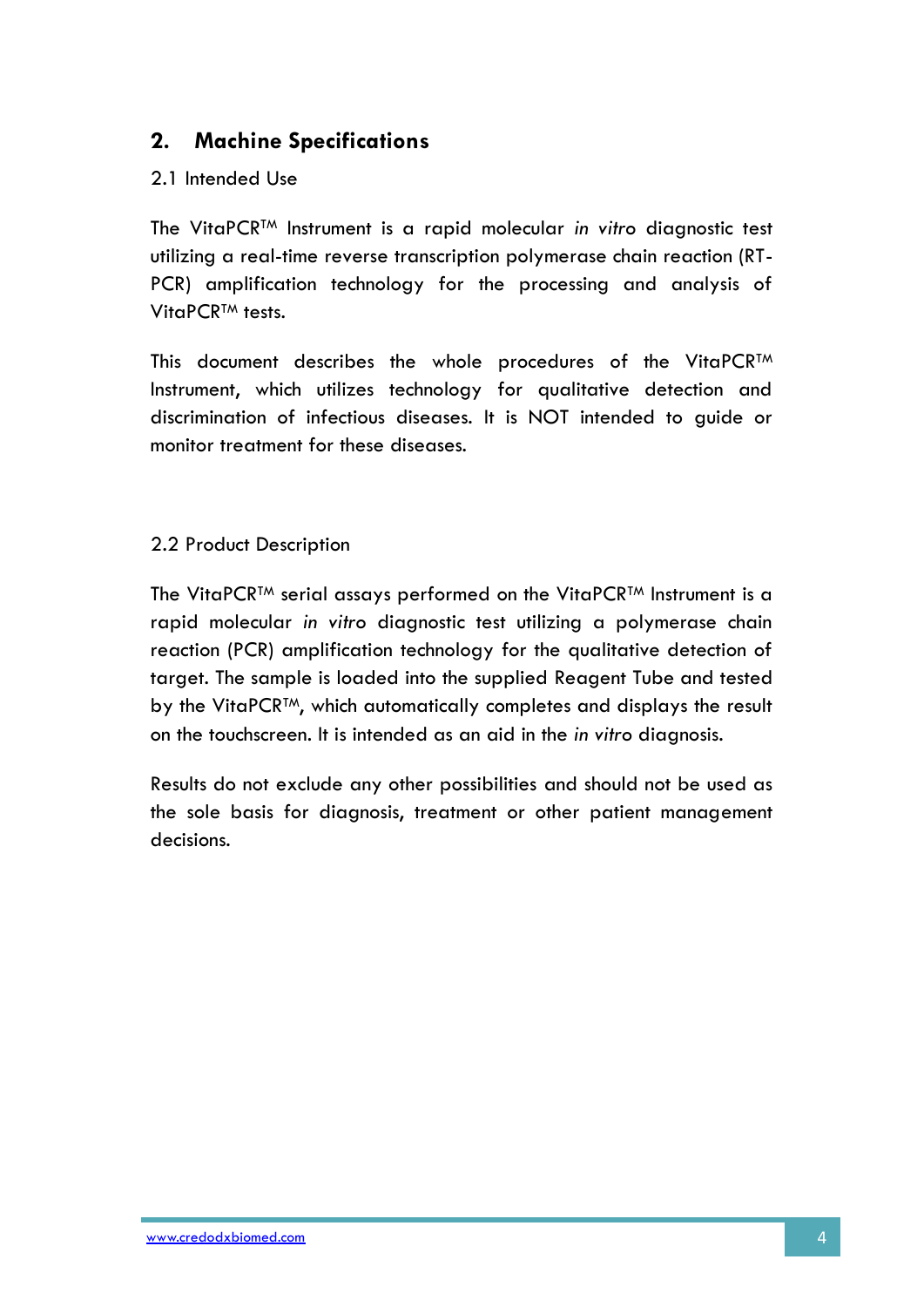# 2.3 Device Specifications

| <b>Dimensions</b>             | $15.5 \times 16.5 \times 20.5$ cm (H*W*D)                                                                                                                                                                                                                                                           |
|-------------------------------|-----------------------------------------------------------------------------------------------------------------------------------------------------------------------------------------------------------------------------------------------------------------------------------------------------|
| <b>Weight</b>                 | 1.2kg                                                                                                                                                                                                                                                                                               |
| <b>Power Supply</b>           | 12V, 5A                                                                                                                                                                                                                                                                                             |
| <b>Color Touch Screen</b>     | 4" capacitive touch LCD display                                                                                                                                                                                                                                                                     |
| <b>Fluorescence Detection</b> | 450 to 750 nm                                                                                                                                                                                                                                                                                       |
| <b>Fluorescence Channel</b>   | 4 channels                                                                                                                                                                                                                                                                                          |
| <b>Sample Well</b>            | one                                                                                                                                                                                                                                                                                                 |
| <b>Storage Environment</b>    | $15-40^{\circ}$ C                                                                                                                                                                                                                                                                                   |
| <b>Operating Environment</b>  | 10-38°C; 10-80%RH                                                                                                                                                                                                                                                                                   |
| <b>Power Adaptor</b>          | INPUT: AC 100-240V~2.0A Max, 50-60Hz<br>OUTPUT: DC 12V - 5A<br>Note: We strongly recommend using ONLY adaptor<br>provided by Trentron Biomedical Ltd. or adaptors meet<br>the above specifications and CE requirements (e.g.: EN<br>60950) in order to avoid inaccurate examination or<br>any risk. |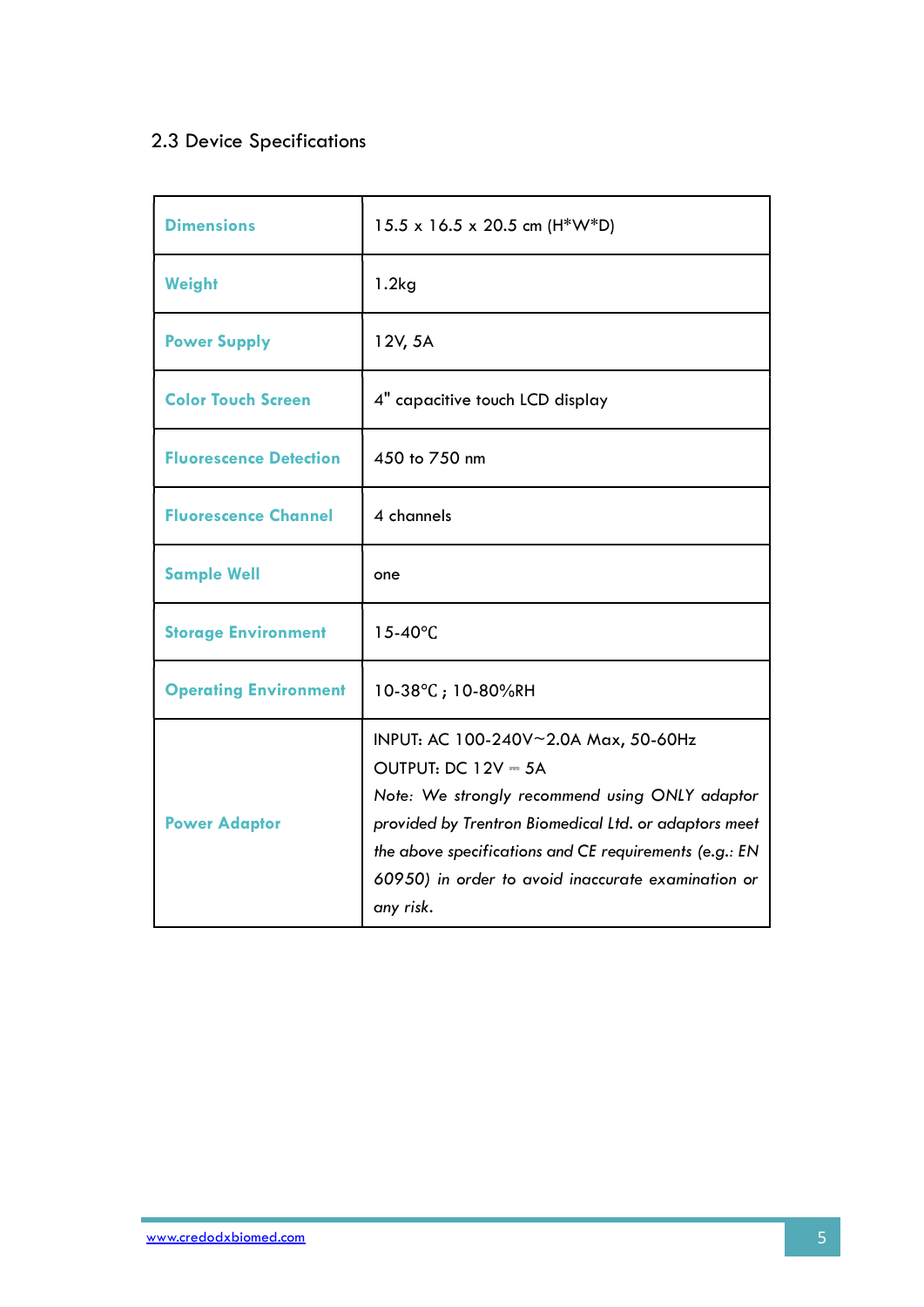#### 2.4 Unpacking

Unpack the VitaPCR<sup>TM</sup> Instrument and place on a clean, flat and stable surface within reach of an electrical outlet. Place your device on a location where the air vents located at the rear and sides of the instrument will not be blocked. Avoid your device from direct sunlight.

Inspect for any obvious signs of damage. Report any damage immediately to manufacturer or local distributor. Allow your device to equilibrate to room temperature for at least 30 minutes.

#### 2.5 Components

2.5.1 Front & Back View



- 
- 
- 
- 
- 
- (Compatible with USB 3.0 flash drives in FAT32 format only.)
-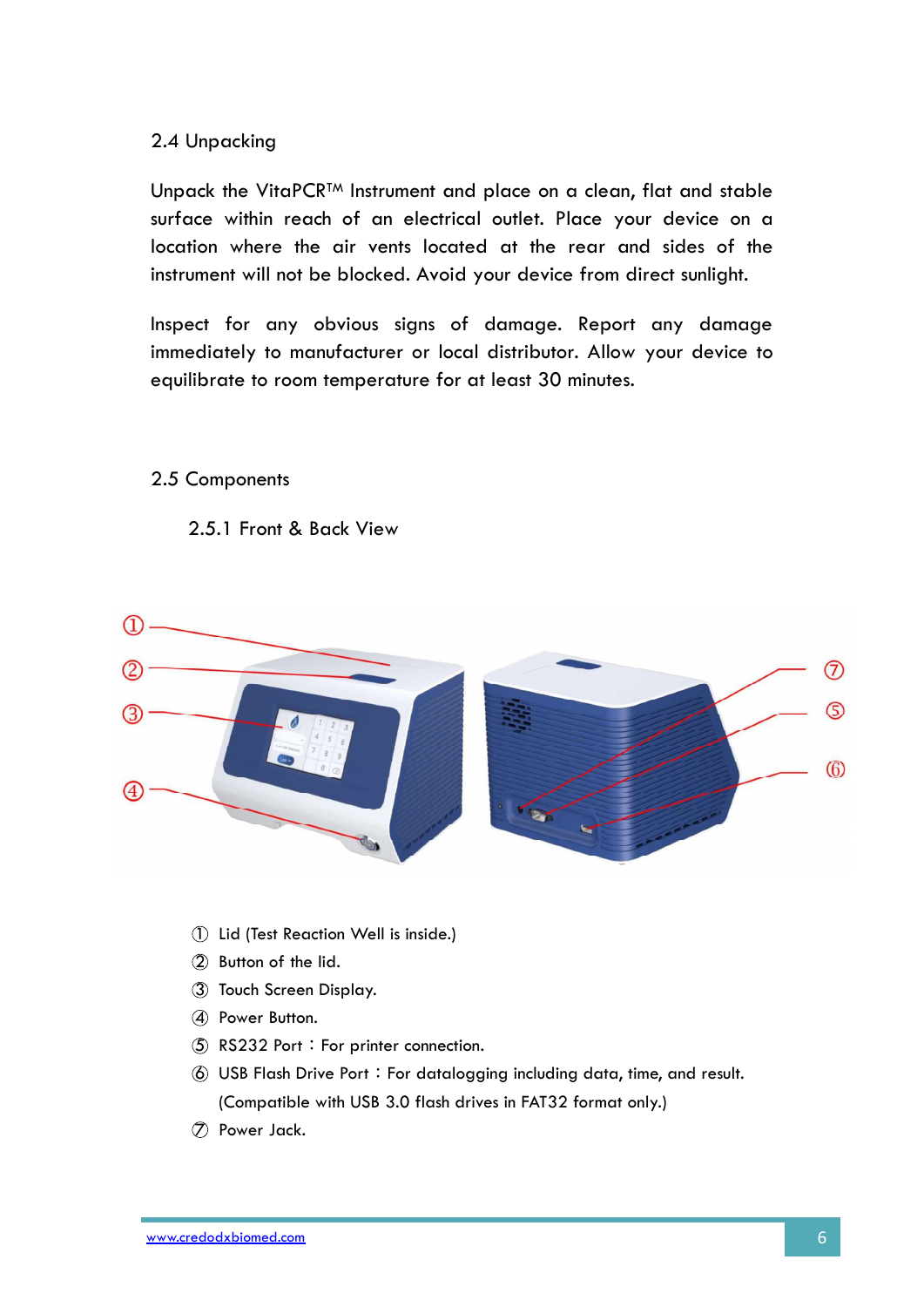**•** Power Adaptor (INPUT: AC 100-240V, 2.0A Max, 50-60Hz. OUTPUT: DC 12V, 5A)



Rack for test procedure tube



Quick Reference Guide of VitaPCRTM Instrument

# 3. Getting Started

3.1 Initial Setup

Connect the adaptor to your device. Plug the appropriate, region specific adaptor into an appropriate electrical outlet.

Power On: Once the power is connected, press the Power Button in the front side of your device to power on and start it. Once your device is running, you will be prompted to change the Admin's Passcode.

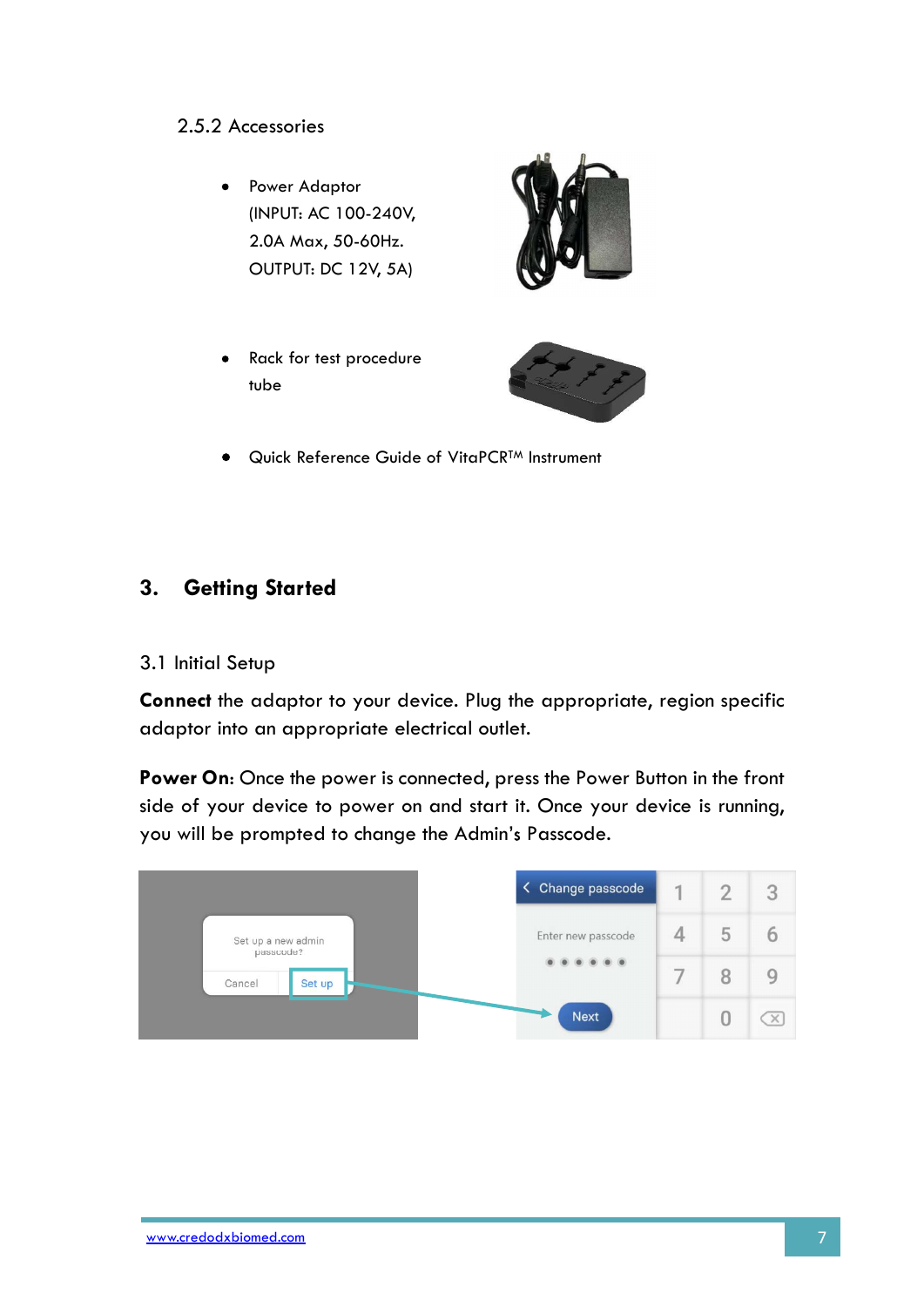#### 3.2 User Interface

3.2.1 Home Screen

#### Displays buttons for access to:



- Run Test
- Test Results
- Setting

# 3.2.2 Setting

#### Displays buttons for access to



- User Management
- General Setting
- Set Date & Time
- Device Information

#### User Management:



To create a new user profile, press " $+$ ". The new user must type in their User ID and Passcode.

User ID is composed of alphabets and digits, up to 14 characters. Please note that Passcodes must be 6 digits.

You will be asked to enter the password again for confirmation. Press 'Next' to advance.

NOTE: If the Admin password is forgotten, the Admin must contact the manufacturer or local distributor.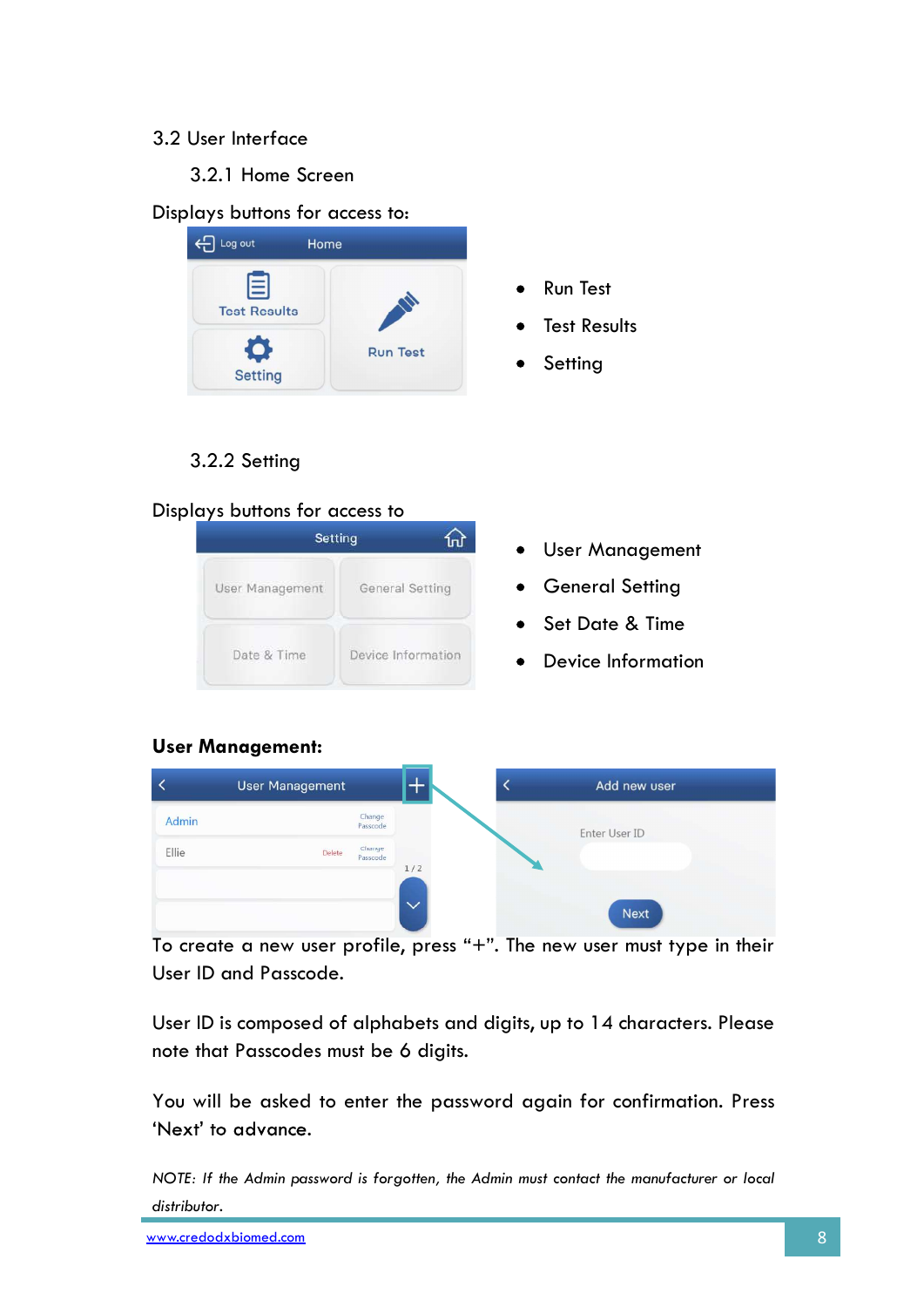

Select the language by directly pressing.

Move the bar to set the screen brightness

Press the 'Auto-Logout' switch to enable or disable the auto-logout function. When the Auto-Logout is enabled (green), select the timer by pressing "-"and "+".

#### Set Date & Time:



To adjust the date and time, select each number and press "-" and "+" to change it.

To save the date and time settings, press "Save". Press "<" on the top to go back to the previous menu.

#### Device Information:



The device information contains device's Serial Number, Main board Version, Firmware Version and GUI version information.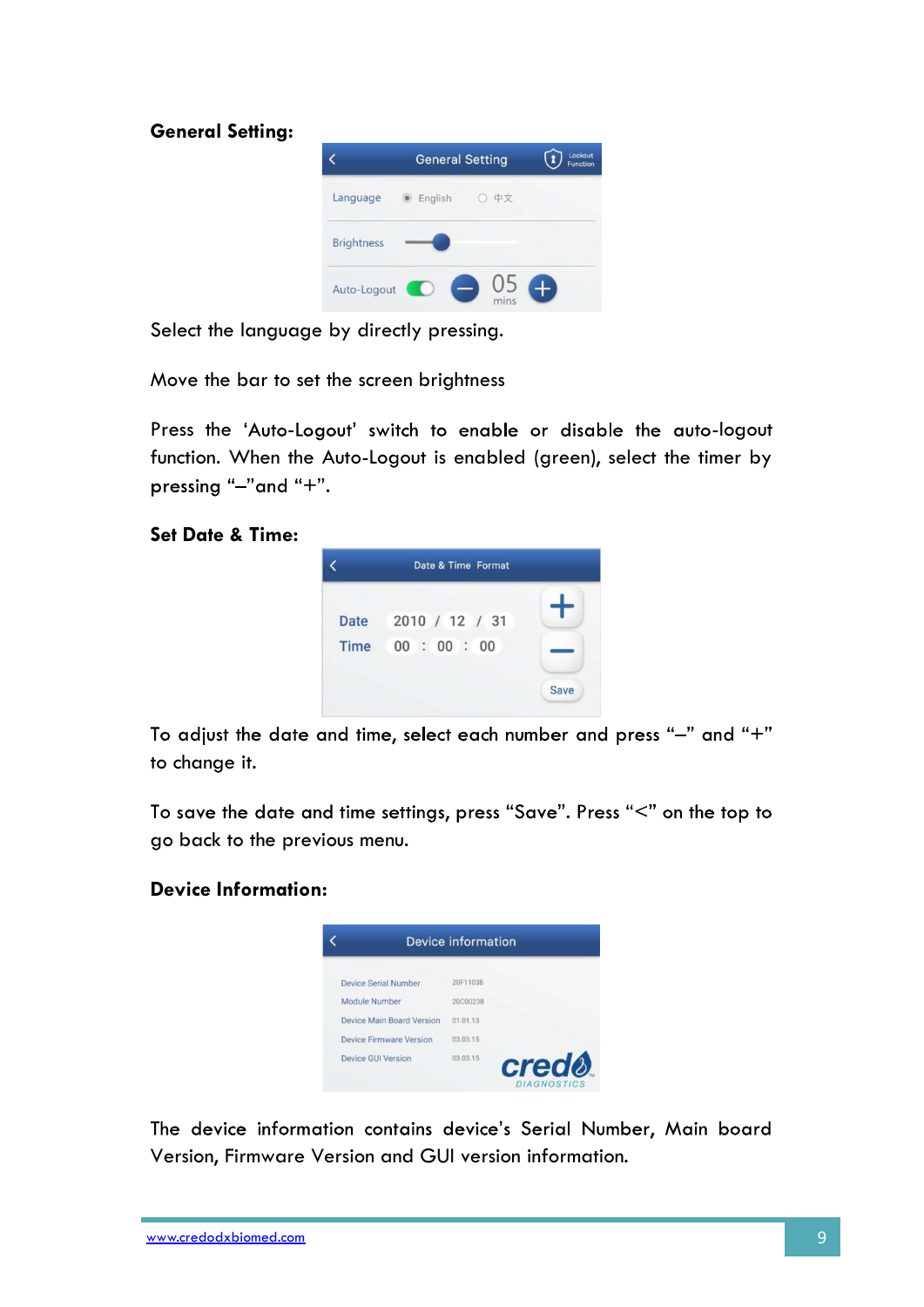### 3.2.3. Test History

|                |              |                  | <b>Test results</b> |       | տ   |
|----------------|--------------|------------------|---------------------|-------|-----|
|                | 000125694357 | <b>XXX Assay</b> | 2020/02/27          | 14:51 | ᄉ   |
| $\overline{2}$ | 000125694357 | <b>XXX Assay</b> | 2020/02/27          | 12:30 |     |
| 3              | 000125694357 | <b>XXX Assay</b> | 2020/02/27          | 10:05 | 2/5 |
|                | 000125694357 | <b>XXX Assay</b> | 2020/02/27          | 9:45  |     |

The page of test results provides the access to all the test history arranged by date. To view the details of a specific test, press ">" on the right.

# Depending on different assays, the result section (red box) will show the corresponding results.

Press "Save to USB" in order to save the specific test result to the USB (ensure the USB is correctly plugged in).

Press 'Print' to print the specific test result (printer not provided).

3.3 Running a Test

Before running a test with the VitaPCR<sup>TM</sup> instrument, please make sure you follow the sample preparation procedure as per the corresponding test kit package insert.

Note:

- $\ddot{\phantom{0}}$ To obtain raw data for technical support, plug USB into USB flash drive port at the back of instrument before start the test. The file name of raw data is "XXXXXXX RAW.csv"
- $\bullet$  . If USB is plugged after the test is done, only the simple results as showed on the test history page can be exported.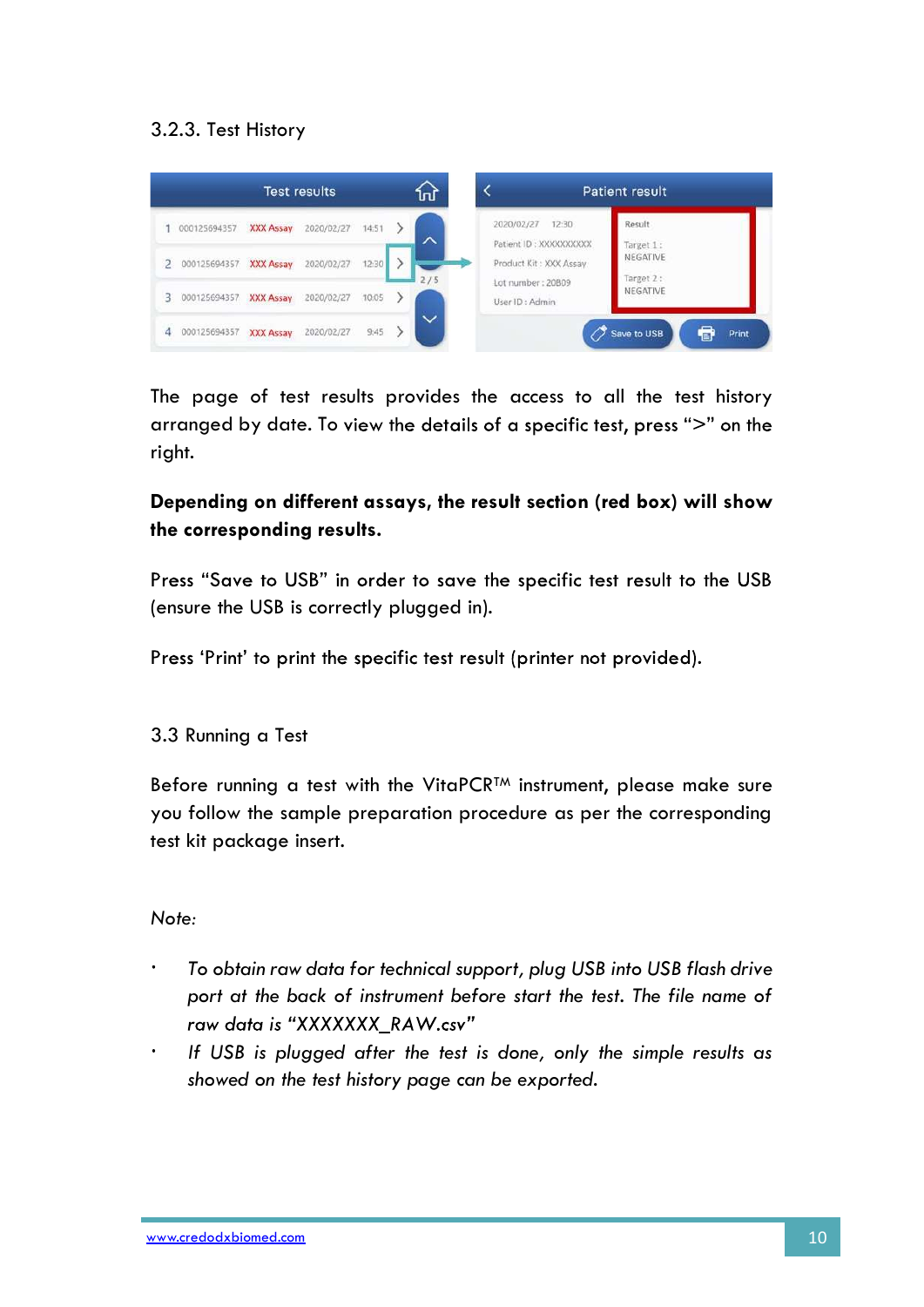

1. Place the VitaPCR<sup>TM</sup> instrument on a flat surface. Turn on the VitaPCR™ Instrument by pressing the power button in the front side of the device.



- 2. Select User ID. Enter User Passcode.
- 3. Press the "Run Test".



4. Scan the barcode on the reagent package by the built-in barcode scanner in the lower front side of VitaPCR<sup>TM</sup> instrument.



5. Scan or key in Patient ID. Confirm the Product Kit type and Patient ID.



**Test Preparation** 

lid

슈

Insert the Reagent Tube and close the

- 6. Follow the on-screen and Quick Start Guide instructions to prepare your sample.
- 7. Press the button to open the lid. Insert the Reagent Tube and close the lid. Press "RUN" to start the reaction.
- 8. Verify the process percentage on VitaPCRTM screen increasing Circular progress bar turns blue while test is ongoing.



9. Read the Results on the screen.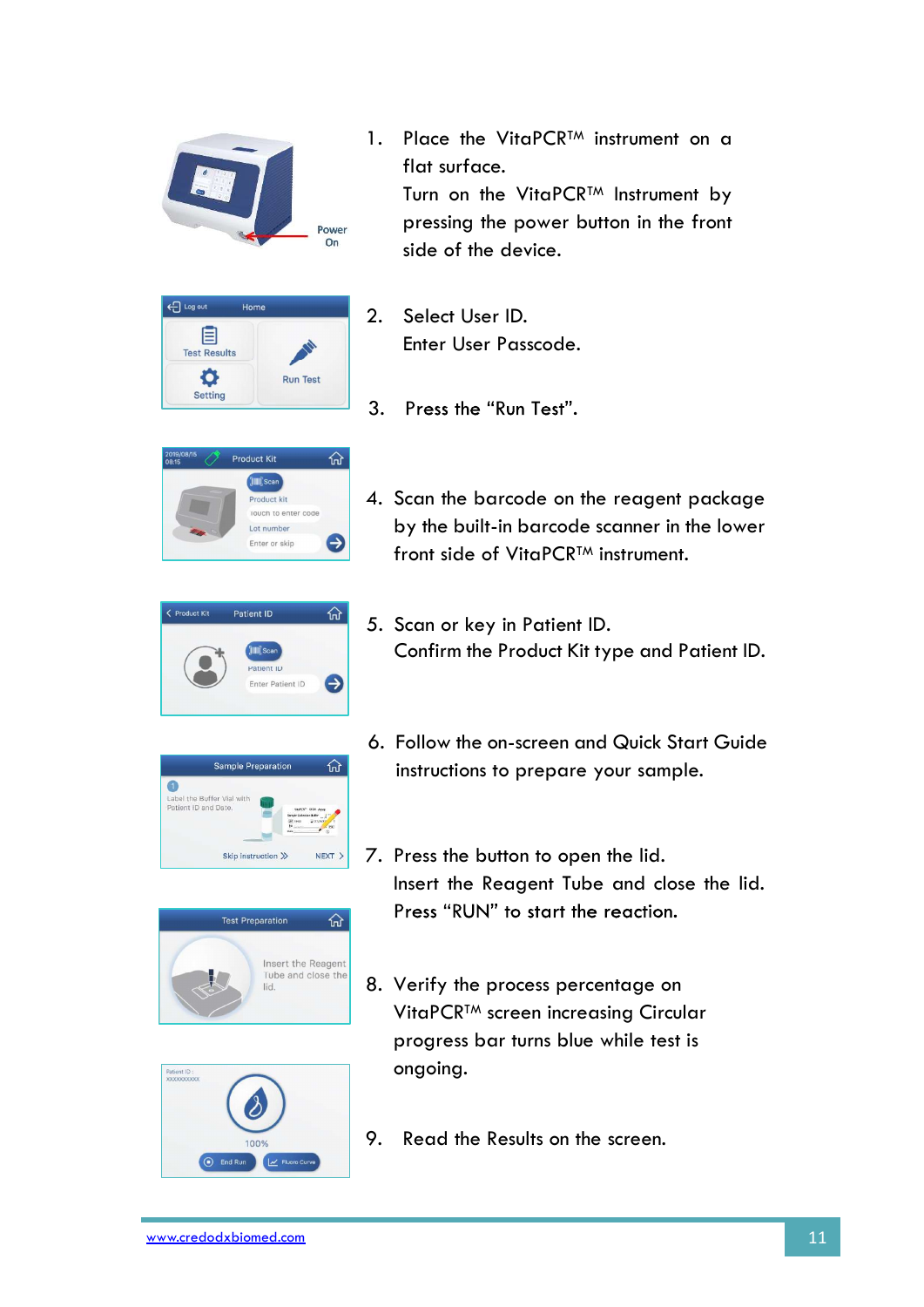# 4. Maintenance and Trouble-shooting

### 4.1 Cleaning

We recommend cleaning the VitaPCR<sup>TM</sup> Instrument each day after use.

### Cleaning Procedure:

1. Unplug the power cord from the wall outlet and VitaPCR<sup>TM</sup>.<br>2. Close the lid.

3. Using 70% ethanol or a germicidal disposable wipe, gently wipe the outer surfaces of VitaPCR<sup>TM</sup>, removing any dust.

NOTE: Do not press the wipe against the open vents of VitaPCRTM Instrument.

4. Using a new cloth, wipe the front of VitaPCR<sup>TM</sup> twice top to bottom, then twice left to right. Follow this step for the back, top and bottom of VitaPCR™.<br>5. Do not let liquid gather around any opening. Make sure no liquid

enters your device.

6. Allow the unit to dry for at least 10 minutes and check it's all dry before re-connecting the power cord for the AC Adapter.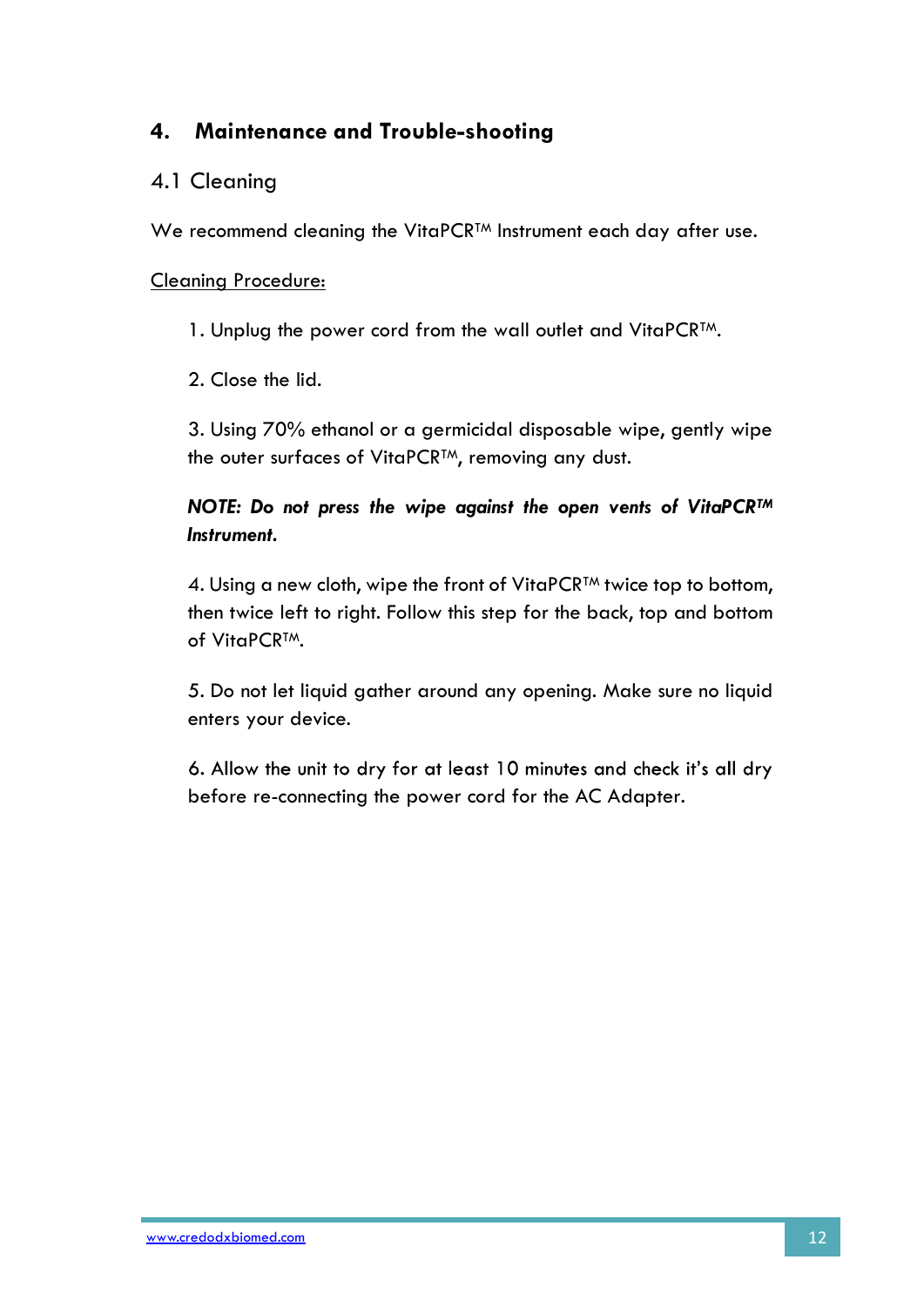# 4.2 Errors and Warnings

| <b>Messages</b> | <b>Description and Recommendation</b>               |  |  |  |  |  |
|-----------------|-----------------------------------------------------|--|--|--|--|--|
|                 | The heating function is malfunctioning, please      |  |  |  |  |  |
|                 | reboot your device. If this error still remains,    |  |  |  |  |  |
| Error: E1       | please contact the manufacturer or local            |  |  |  |  |  |
|                 | distributor for your service.                       |  |  |  |  |  |
|                 | The Optical function is malfunctioning, please      |  |  |  |  |  |
|                 | reboot your device. If this error still remains,    |  |  |  |  |  |
| Error: E2       | please contact the manufacturer or local            |  |  |  |  |  |
|                 | distributor for your service.                       |  |  |  |  |  |
| Error: E3       | The battery is dead. Please replace the battery.    |  |  |  |  |  |
|                 | The reagent is expired. Please use a new reagent    |  |  |  |  |  |
| Error: E4       | kit.                                                |  |  |  |  |  |
|                 | The lid was opened during the test process. Stop    |  |  |  |  |  |
| Error: E5       | the test and discard the used reagent.              |  |  |  |  |  |
|                 | The printer is not connected, please try to connect |  |  |  |  |  |
| Error: E6       | the printer again.                                  |  |  |  |  |  |
|                 | Data transmission failure. Please check the USB is  |  |  |  |  |  |
| Error: E7       | connected correctly.                                |  |  |  |  |  |
|                 | The barcode scanner is malfunctioning, please       |  |  |  |  |  |
|                 | reboot your device. If this error still remains,    |  |  |  |  |  |
| Error: E8       | please manually enter the barcode information       |  |  |  |  |  |
|                 | and contact the manufacturer or local distributor   |  |  |  |  |  |
|                 | for your service.                                   |  |  |  |  |  |
|                 | The volume of liquid in the reagent tube is not     |  |  |  |  |  |
|                 | correct.                                            |  |  |  |  |  |
|                 | 1. Please swing the tube three times and make       |  |  |  |  |  |
|                 | sure no bubble exists. Insert the reagent tube      |  |  |  |  |  |
| Error: E9       | back to the testing well and continue to run the    |  |  |  |  |  |
|                 | test.                                               |  |  |  |  |  |
|                 | 2. If the liquid volume is still not enough, please |  |  |  |  |  |
|                 | getting a new kit. Prepare the reagent tube         |  |  |  |  |  |
|                 | with sample-collected buffer and the new kit.       |  |  |  |  |  |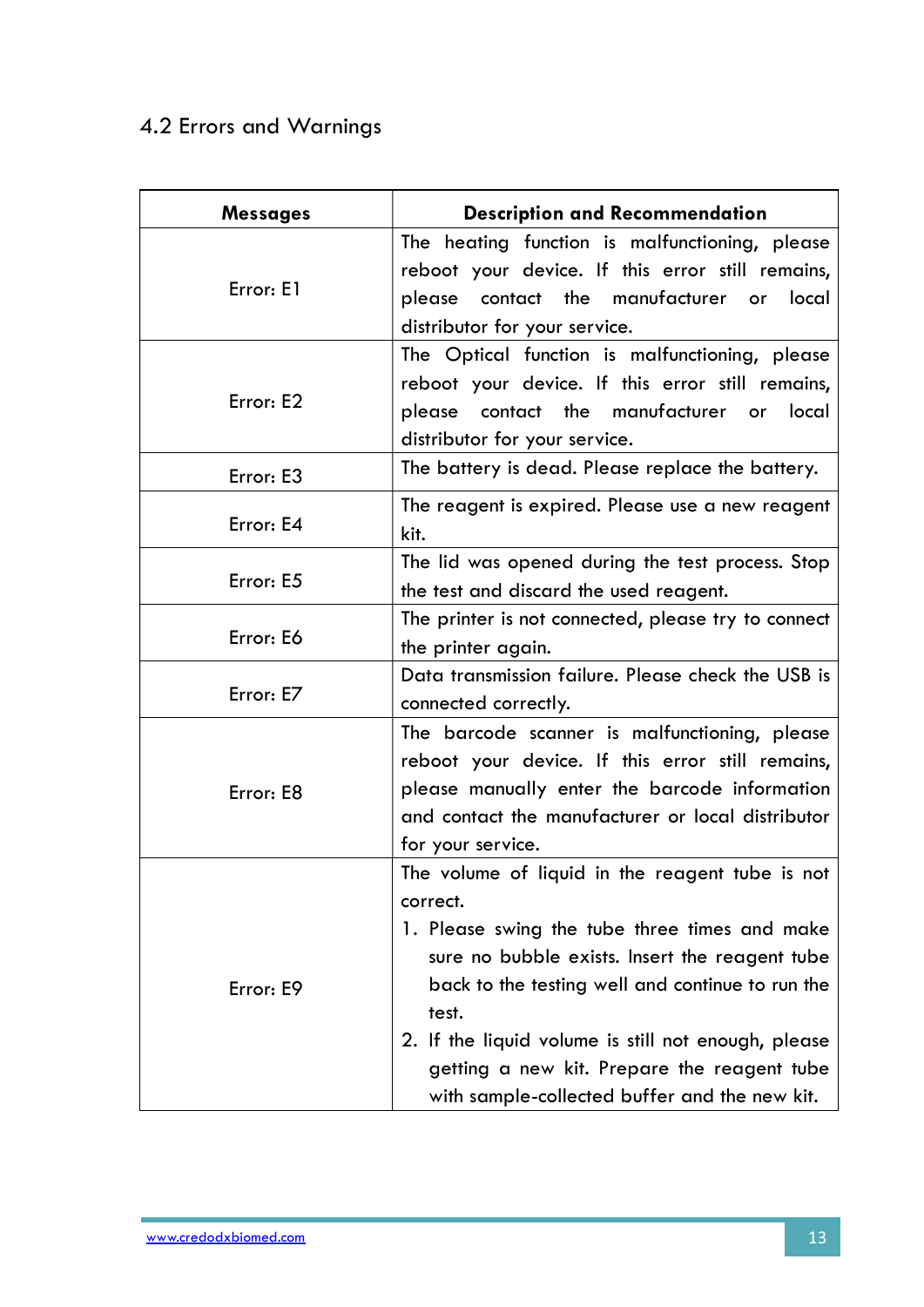# 4.3 Button Cell Battery (CR2032)

CR2032 battery for storing the date and time is equipped at the bottom of the instrument. Replace the battery with 3mm-cross screwdriver when Error: E3 shows in the screen of the instrument.